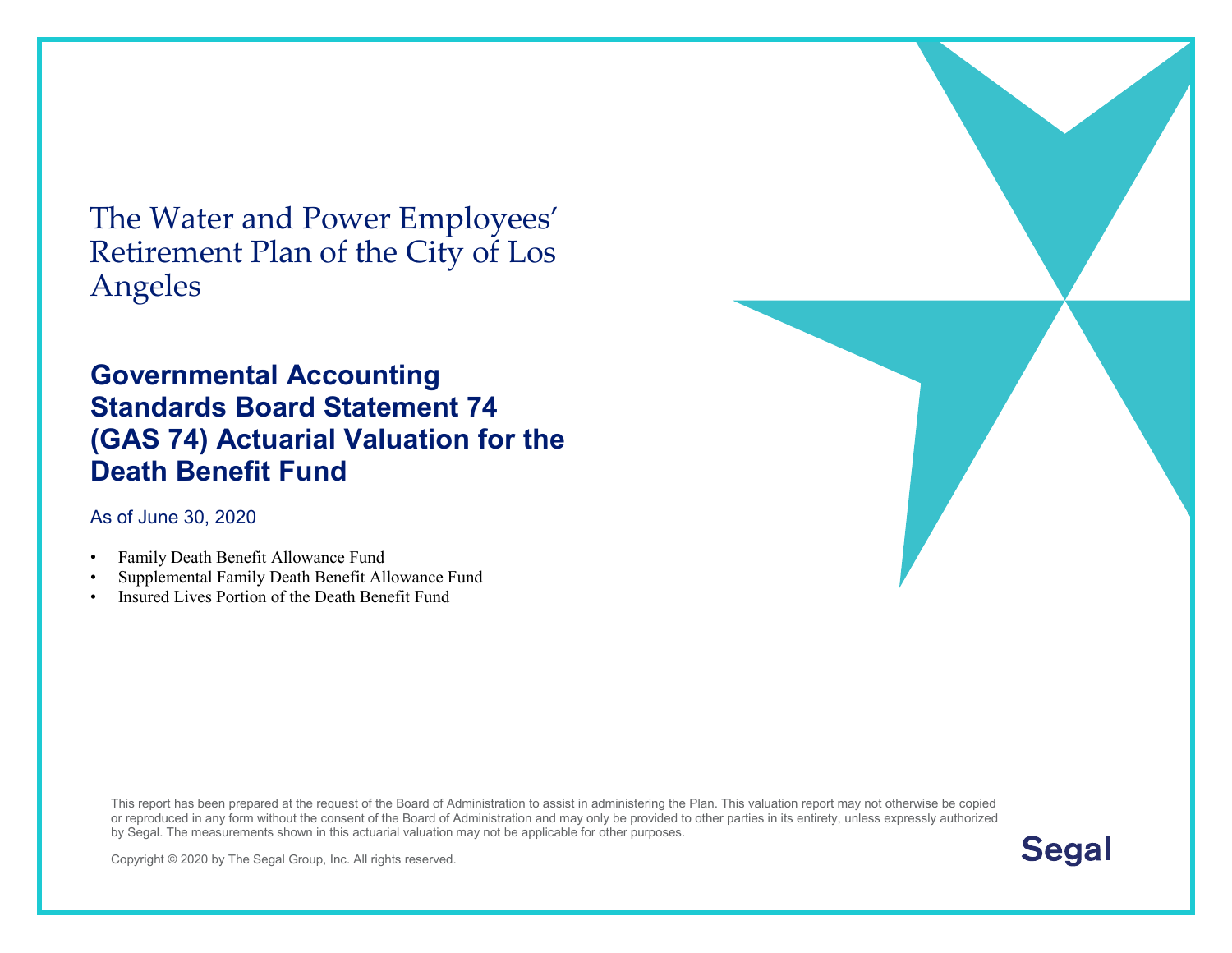

October 19, 2020

Board of Administration The Water and Power Employees' Retirement Plan of the City of Los Angeles 111 North Hope Street, Room 357 Los Angeles, CA 90012

Dear Board Members:

We are pleased to submit this Governmental Accounting Standards (GAS) 74 Actuarial Valuation of the Death Benefit Fund as of June 30, [2020.](#page--1-0) It contains various information that will need to be disclosed in order to comply with GAS 74.

This report was prepared in accordance with generally accepted actuarial principles and practices at the request of the Board to assist in administering the Retirement Plan. The census and financial information on which our calculations were based was prepared by the Retirement Office. That assistance is gratefully acknowledged.

The measurements shown in this actuarial valuation may not be applicable for other purposes. Future actuarial measurements may differ significantly from the current measurements presented in this report due to such factors as the following: plan experience differing from that anticipated by the economic or demographic assumptions; changes in economic or demographic assumptions; and changes in plan provisions or applicable law.

The actuarial calculations were completed under the supervision of Eva Yum, FSA, MAAA, Enrolled Actuary. We are members of the American Academy of Actuaries and we meet the Qualification Standards of the American Academy of Actuaries to render the actuarial opinion herein. To the best of our knowledge, the information supplied in the actuarial valuation is complete and accurate. Further, in our opinion, the assumptions as approved by the Board are reasonably related to the experience of and expectations for the Plan.

We look forward to reviewing this report with you and to answering any questions.

Sincerely,

Segal

Paul Angelo, FSA, MAAA, FCA, EA Exa Yum, FSA, MAAA, EA Senior Vice President and Actuary Senior Actuary Senior Actuary

JAC/jl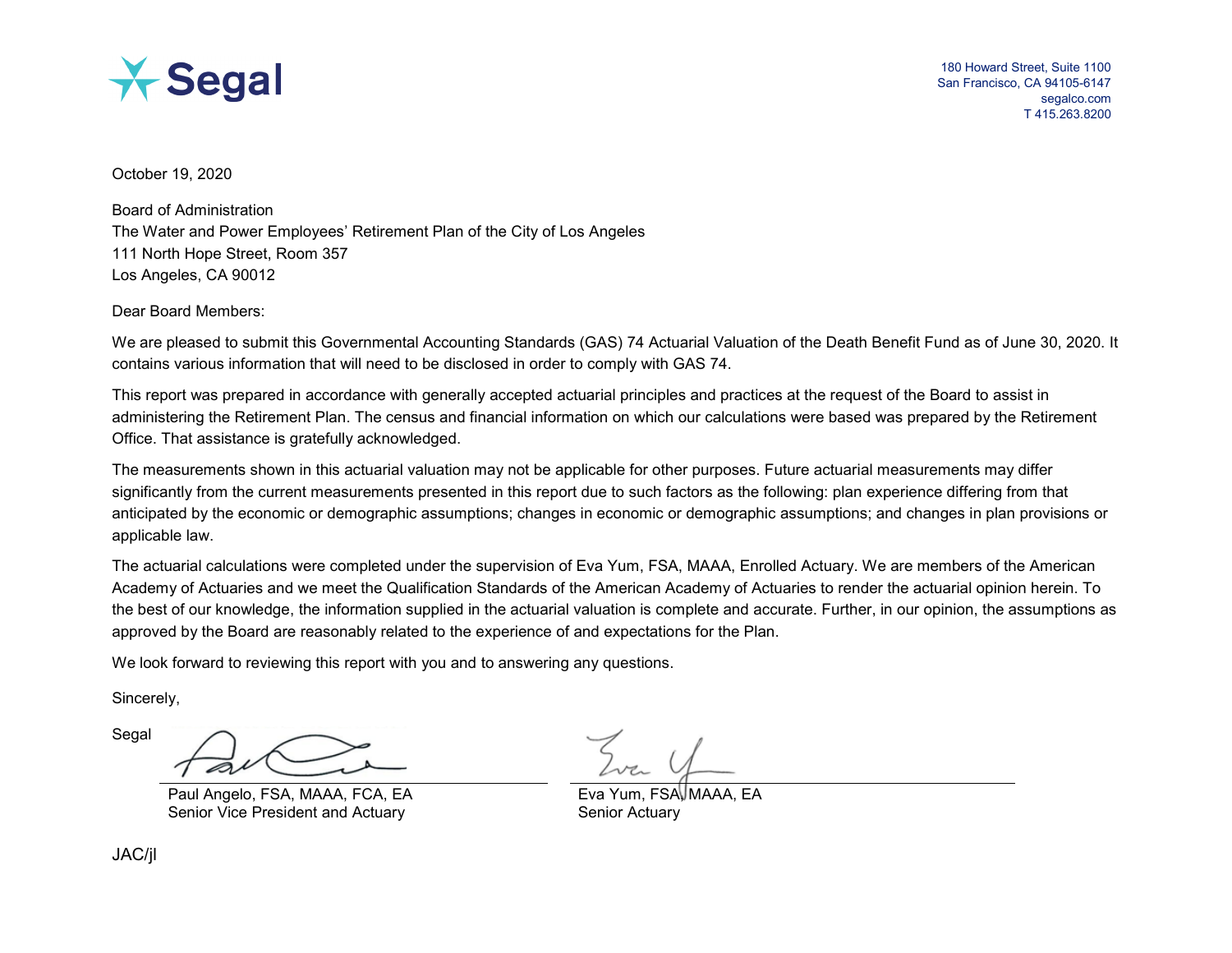# Table of Contents

| Appendix A: Projection of Plan Fiduciary Net Position for use in the Calculation of Discount Rate as of June 30, 2020  16 |  |
|---------------------------------------------------------------------------------------------------------------------------|--|

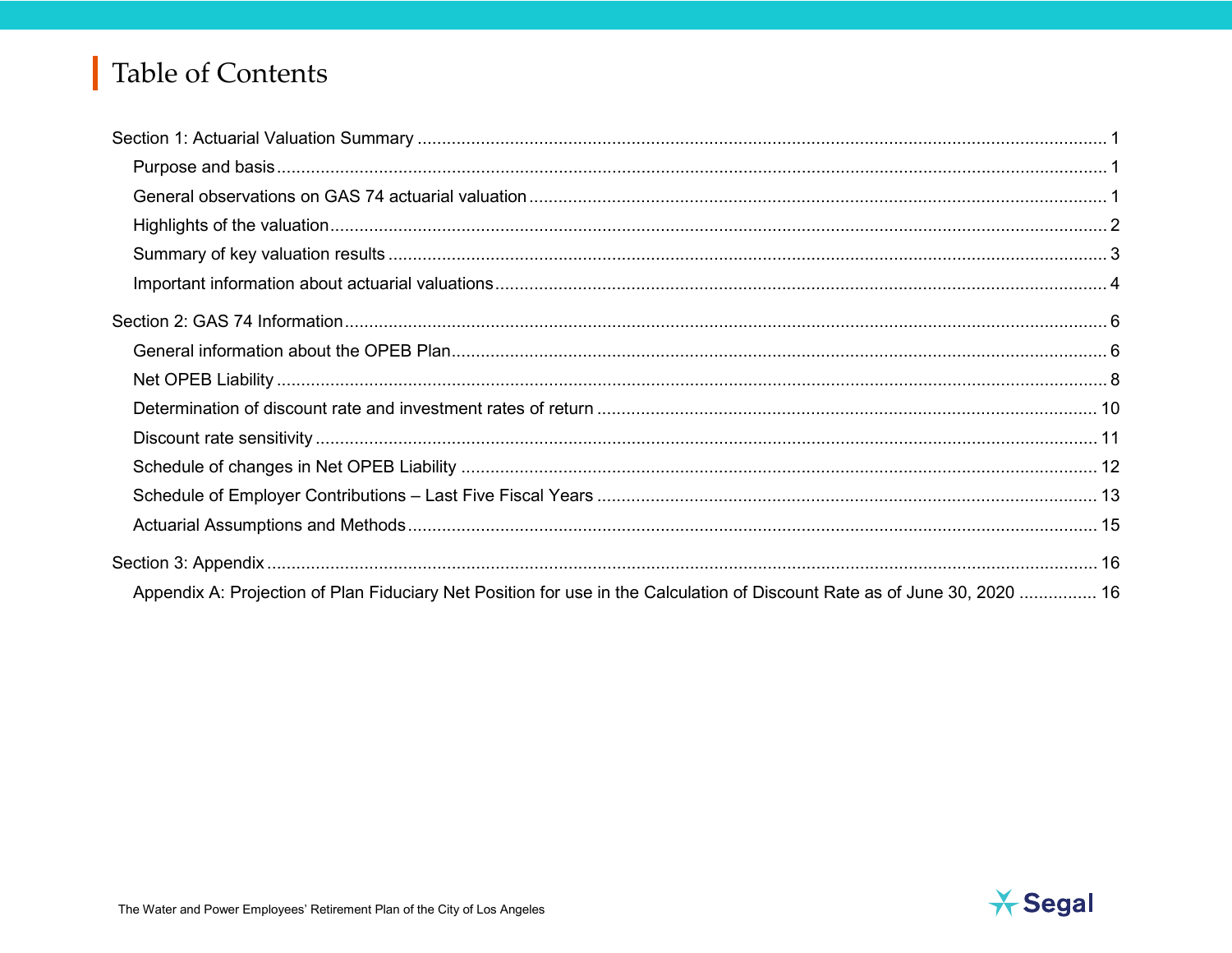#### **Purpose and basis**

This report has been prepared by Segal to present certain disclosure information required by Governmental Accounting Standards (GAS) 74 for the Water and Power Employees' Death Benefit Fund as of June 30, [2020.](#page--1-0) This valuation is based on:

- The benefit provisions of the Fund, as administered by the Board;
- The characteristics of covered active members, inactive vested members, and retired and disabled members as of March 31, [2020,](#page--1-0) provided by the Retirement Office;
- The assets of the Fund as of June 30, [2020,](#page--1-0) provided by the Retirement Office;
- Economic assumptions regarding future salary increases and investment earnings adopted by the Board for the July 1, [2020](#page--1-0) valuation; and
- Other actuarial assumptions, regarding employee terminations, retirement, death, etc. adopted by the Board for the July 1, [2020](#page--1-0) valuation.

#### **General observations on GAS 74 actuarial valuation**

- 1. The Governmental Accounting Standards Board (GASB) rules only define OPEB liability and expense for financial reporting purposes, and do not apply to contribution amounts for OPEB funding purposes. Employers and plans should develop and adopt funding policies under current practices.
- 2. The Total OPEB Liability (TOL) is determined using the Entry Age actuarial cost method as specified by GASB and the same 3.50% per year expected return on Fund assets as WPERP uses for funding of the Death Benefit Fund.
- 3. The Net OPEB Liability (NOL) is equal to the difference between the TOL and the Plan Fiduciary Net Position. The Plan Fiduciary Net Position is equal to the market value of assets and therefore, the NOL measure is very similar to an Unfunded Actuarial Accrued Liability (UAAL) calculated on a market value basis. The NOL reflects all investment gains and losses as of the measurement date.

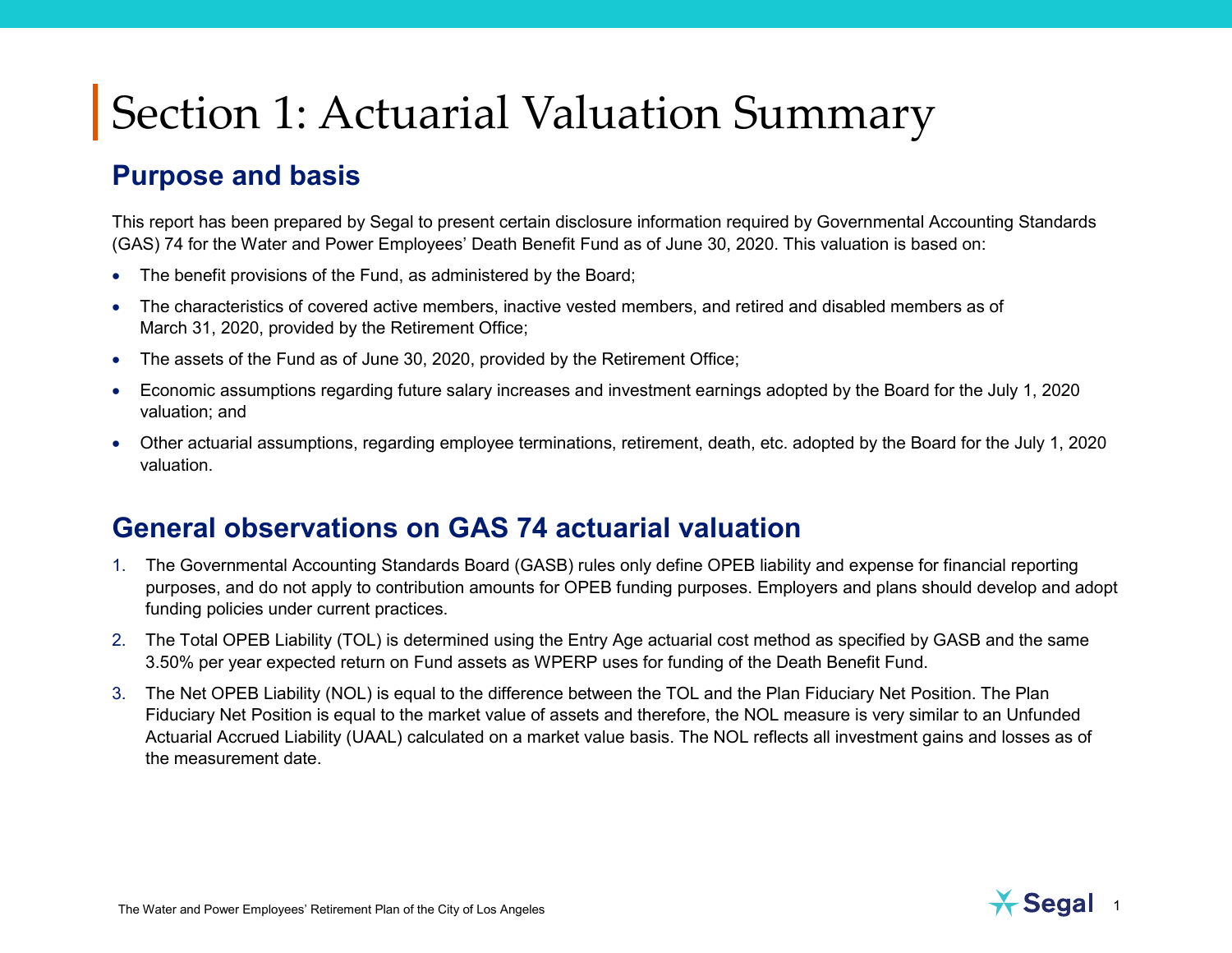#### **Highlights of the valuation**

- 1. For the June 30, [2020](#page--1-0) and June 30, [2019](#page--1-1) measurements, we used assumptions and methods consistent with those used by the Retirement Plan, with the exception of a 3.50% discount rate assumption and additional assumptions regarding family composition for the Family Death Benefit and Supplemental Family Death Benefit. The 3.50% discount rate is based on the Death Benefit Fund's current target asset allocation that is virtually all fixed income investments. It reflects expected real returns for that asset class as well as the 2.75% inflation assumption for the July 1, [2020](#page--1-0) and July 1, [2019](#page--1-1) valuation reports.
- 2. The NOL decreased from \$105.5 million as of June 30, 2019 to \$96.4 million as of June 30, [2020](#page--1-0) primarily due to the favorable actuarial experience and the 8.82% return on the market value of assets during 2019/2020 (that was more than the assumed return of 3.50%). Changes in these values during the last two fiscal years ending June 30, [2019](#page--1-1) and June 30, [2020](#page--1-0) can be found in Section 2, Schedule of changes in Net OPEB Liability on page 12.
- 3. The NOLs measured as of June 30, [2020](#page--1-0) and [2019](#page--1-1) have been determined from the actuarial valuations as of July 1, [2020](#page--1-0) and July 1, [2019,](#page--1-1) respectively.
- 4. The discount rate used to determine the TOL and NOL as of June 30, [2020](#page--1-0) and [2019](#page--1-1) was 3.50%. Details on the derivation of the discount rate as of June 30, [2020](#page--1-0) can be found in Section 3, Appendix A. Various other information that is required to be disclosed can be found throughout Section 2. Actuarial assumptions and methods can be found in the Actuarial Assumptions and Methods subsection in Section 2.
- 5. It is important to note that this actuarial valuation is based on plan assets as of June 30, 2020. Due to the COVID-19 pandemic, market conditions have changed significantly during 2020. The Plan's funded status does not reflect short-term fluctuations of the market, but rather is based on the market values on the last day of the Plan Year. Moreover, this actuarial valuation is based on Plan data as of March 31, 2020 (adjusted to June 30, 2020 by adding 3 months of age, service and interest on contribution balance, and increasing benefit by the assumed July 1 COLA for members in pay status) and it does not include any short-term or long-term impacts on mortality of the covered population since March 31, 2020, except for actual death benefit payments that are reflected in the plan assets as of June 30, 2020. While it is impossible to determine how the pandemic will continue to affect market conditions and other demographic experience of the Plan prior to next year's valuation, Segal is available to prepare projections of potential outcomes upon request.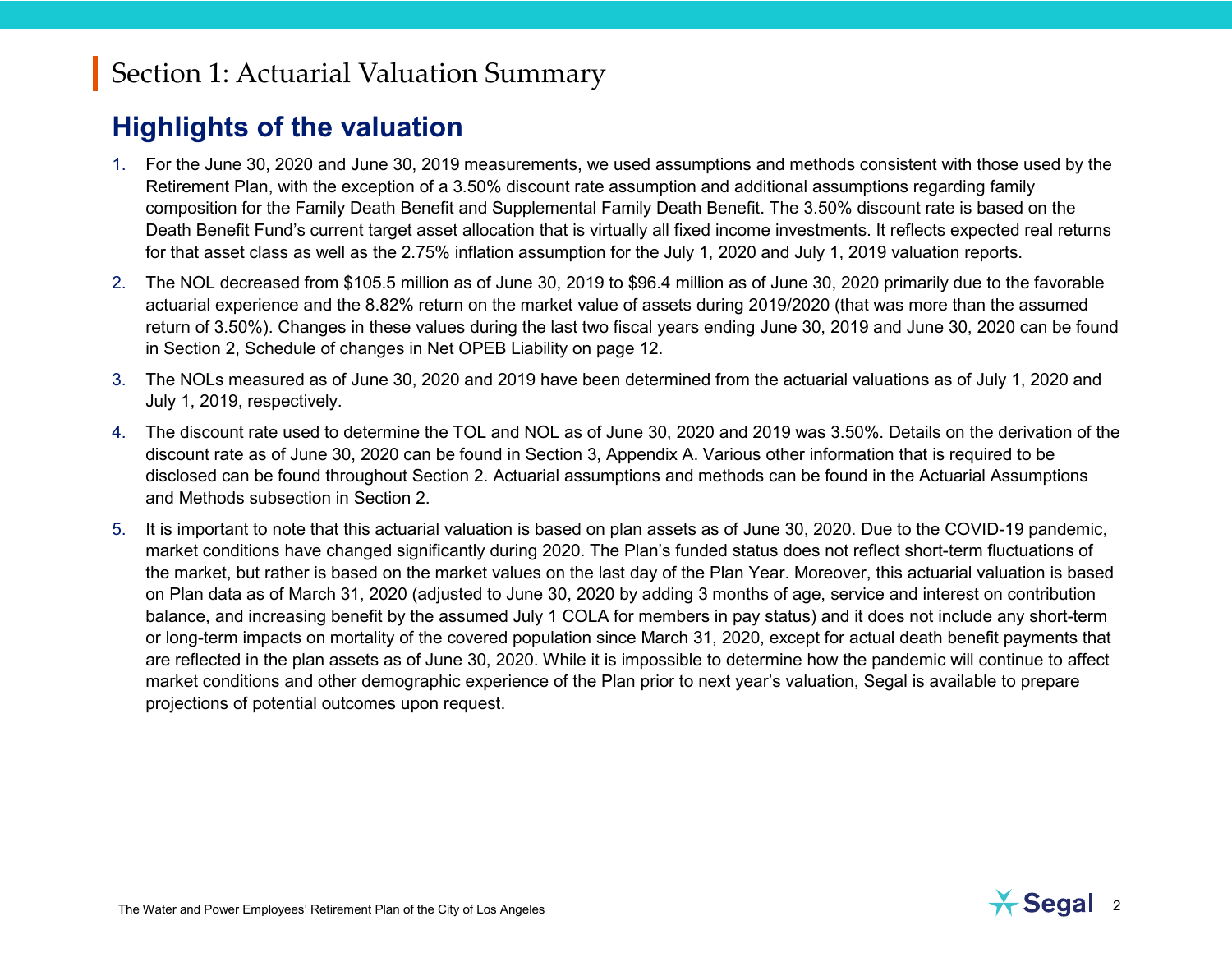#### <span id="page-5-6"></span><span id="page-5-5"></span><span id="page-5-4"></span><span id="page-5-3"></span><span id="page-5-2"></span><span id="page-5-1"></span><span id="page-5-0"></span>**Summary of key valuation results**

| <b>Measurement Date</b>                                   | June 30, 2020                                               | June 30, 2019                                               |
|-----------------------------------------------------------|-------------------------------------------------------------|-------------------------------------------------------------|
| Disclosure elements for fiscal year ending June 30:       |                                                             |                                                             |
| Service Cost <sup>1</sup>                                 | \$4,716,844                                                 | \$4,779,848                                                 |
| <b>Total OPEB Liability</b>                               | 133,737,063                                                 | 134,257,596                                                 |
| Plan Fiduciary Net Position <sup>2</sup>                  | 37,364,822                                                  | 28,806,740                                                  |
| <b>Net OPEB Liability</b>                                 | 96,372,241                                                  | 105,450,856                                                 |
| Schedule of contributions for fiscal year ending June 30: |                                                             |                                                             |
| Actuarially determined contributions <sup>3</sup>         | \$13,334,780                                                | \$7,259,955                                                 |
| Actual contributions                                      | 13,299,775                                                  | 7,259,955                                                   |
| Contribution deficiency (excess)                          | 35,005                                                      | 0                                                           |
| Demographic data for plan year ending June 30:            |                                                             |                                                             |
| Number of beneficiaries <sup>4</sup>                      | 88                                                          | 90                                                          |
| Number of retired members                                 | 7,472                                                       | 7,355                                                       |
| Vested terminated members <sup>5</sup>                    | 619                                                         | 630                                                         |
| Number of active members <sup>6</sup>                     | 10,778                                                      | 10,362                                                      |
| Key assumptions as of June 30:                            |                                                             |                                                             |
| Discount rate                                             | 3.50%                                                       | 3.50%                                                       |
| Inflation rate                                            | 2.75%                                                       | 2.75%                                                       |
| Projected salary increases <sup>7</sup>                   | 4.50% to 10.25%; varying by<br>service, including inflation | 4.50% to 10.25%; varying by<br>service, including inflation |

<sup>1</sup> The service cost is always based on the previous year's assumptions, meaning that the June 30, [2020](#page--1-0) and June 30, [2019](#page--1-1) measurement values are based on the assumptions shown as of July 1, [2019](#page--1-1) and July 1, 2018, respectively. The key assumptions in the July 1, 2018 valuation were as follows:

| Investment rate of return:  | 3.50%                                                     |
|-----------------------------|-----------------------------------------------------------|
| Inflation rate:             | 3.00%                                                     |
| Projected salary increases: | 4.50% to 10.00%, varying by service, including inflation. |

<sup>2</sup> Based on preliminary unaudited financial statements as of June 30[, 2020.](#page--1-0)

 $3$  Starting in 2020, the actuarially determined contribution is determined based on actual covered payroll reported by the Retirement Office.

<sup>4</sup> Receiving Family Death or Supplemental Family Death benefits.

<sup>5</sup> Includes members receiving Permanent Total Disability (PTD) benefits. Excludes terminated members with less than five years of service who are not eligible for death benefits.

<sup>6</sup> Includes 1,524 and 1,789 active members who have Supplemental Family Death Benefit coverage for 2020 and 2019, respectively.

 $7$  Includes inflation at 2.75% per year plus real across-the-board salary increases of 0.50% plus merit and promotion increases as of June 30, [2020](#page--1-0) an[d 2019.](#page--1-1)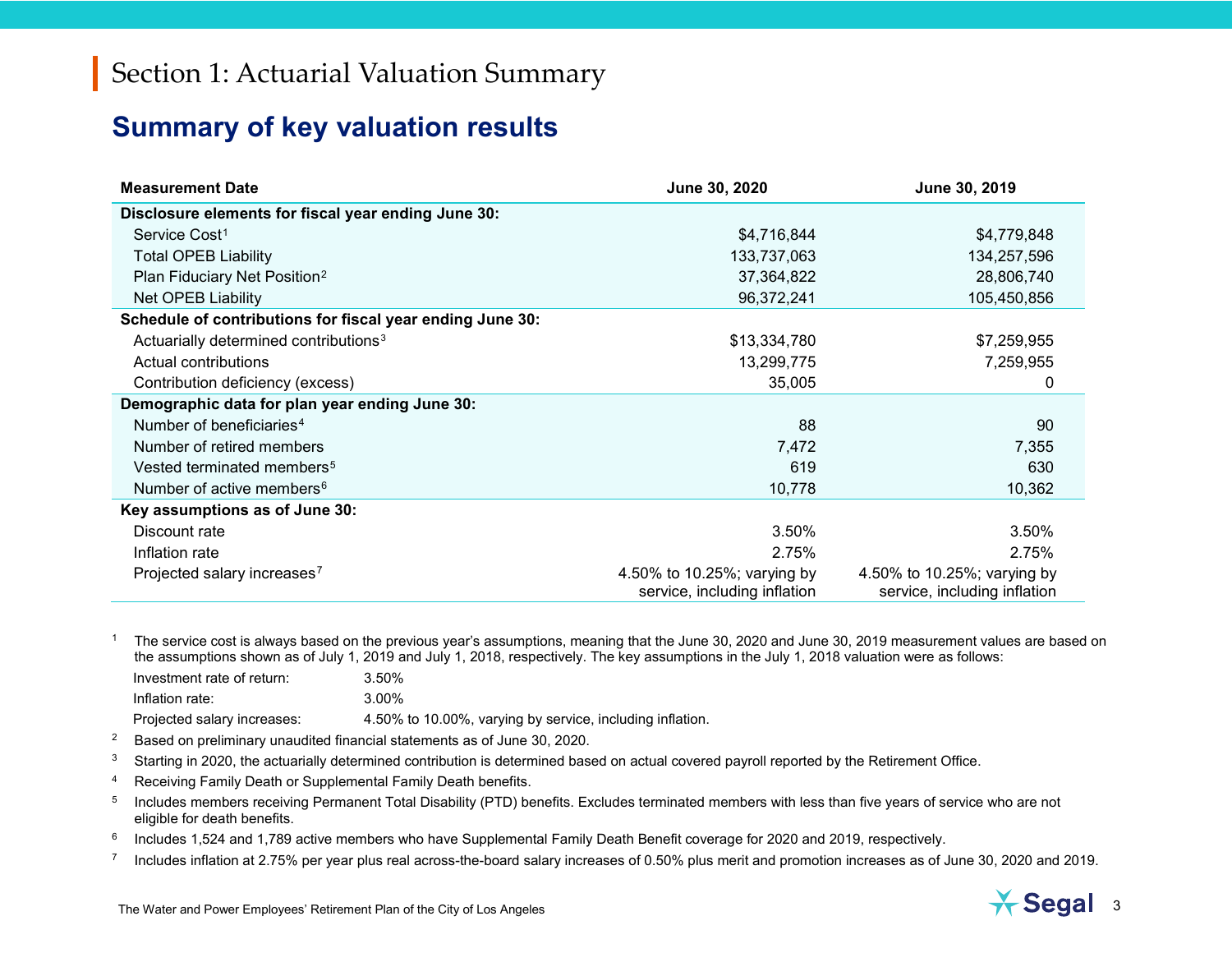#### **Important information about actuarial valuations**

An actuarial valuation is a budgeting tool with respect to the financing of future projected obligations of an OPEB plan. It is an estimated forecast – the actual long-term cost of the plan will be determined by the actual benefits and expenses paid and the actual investment experience of the plan.

In order to prepare a valuation, Segal relies on a number of input items. These include:

| <b>Plan of benefits</b>      | Plan provisions define the rules that will be used to determine benefit payments, and those rules, or the<br>interpretation of them, may change over time. It is important to keep Segal informed with respect to plan<br>provisions and administrative procedures, and to review the plan description in this report (as well as the plan<br>summary included in our funding valuation report) to confirm that Segal has correctly interpreted the plan<br>provisions.                                                                                                                                                                                                                                                                                                                                                                                                                                                                                                                                                                                                                                                                                                                                        |
|------------------------------|----------------------------------------------------------------------------------------------------------------------------------------------------------------------------------------------------------------------------------------------------------------------------------------------------------------------------------------------------------------------------------------------------------------------------------------------------------------------------------------------------------------------------------------------------------------------------------------------------------------------------------------------------------------------------------------------------------------------------------------------------------------------------------------------------------------------------------------------------------------------------------------------------------------------------------------------------------------------------------------------------------------------------------------------------------------------------------------------------------------------------------------------------------------------------------------------------------------|
| <b>Participant data</b>      | An actuarial valuation for a plan is based on data provided to the actuary by the Retirement Office. Segal does not<br>audit such data for completeness or accuracy, other than reviewing it for obvious inconsistencies compared to<br>prior data and other information that appears unreasonable. It is important for Segal to receive the best possible<br>data and to be informed about any known incomplete or inaccurate data.                                                                                                                                                                                                                                                                                                                                                                                                                                                                                                                                                                                                                                                                                                                                                                           |
| <b>Assets</b>                | This valuation is based on the market value of assets as of the measurement date, as provided by the Retirement<br>Office.                                                                                                                                                                                                                                                                                                                                                                                                                                                                                                                                                                                                                                                                                                                                                                                                                                                                                                                                                                                                                                                                                     |
| <b>Actuarial assumptions</b> | In preparing an actuarial valuation, Segal projects the benefits to be paid to existing plan participants for the rest<br>of their lives and the lives of their beneficiaries. This projection requires actuarial assumptions as to the probability<br>of death, disability, termination, and retirement of each participant for each year. In addition, the benefits projected<br>to be paid for each of those events in each future year reflect actuarial assumptions as to salary increases. The<br>projected benefits are then discounted to a present value, based on the assumed rate of return that is expected to<br>be achieved on the plan's assets. There is a reasonable range for each assumption used in the projection and the<br>results may vary materially based on which assumptions are selected. It is important for any user of an actuarial<br>valuation to understand this concept. Actuarial assumptions are periodically reviewed to ensure that future<br>valuations reflect emerging plan experience. While future changes in actuarial assumptions may have a significant<br>impact on the reported results, that does not mean that the previous assumptions were unreasonable. |
| <b>Models</b>                | Segal valuation results are based on proprietary actuarial modeling software. The actuarial valuation models<br>generate a comprehensive set of liability and cost calculations that are presented to meet regulatory, legislative<br>and client requirements. Our Actuarial Technology and Systems unit, comprised of both actuaries and<br>programmers, is responsible for the initial development and maintenance of these models. The models have a<br>modular structure that allows for a high degree of accuracy, flexibility and user control. The client team programs<br>the assumptions and the plan provisions, validates the models, and reviews test lives and results, under the<br>supervision of the responsible actuary.                                                                                                                                                                                                                                                                                                                                                                                                                                                                      |

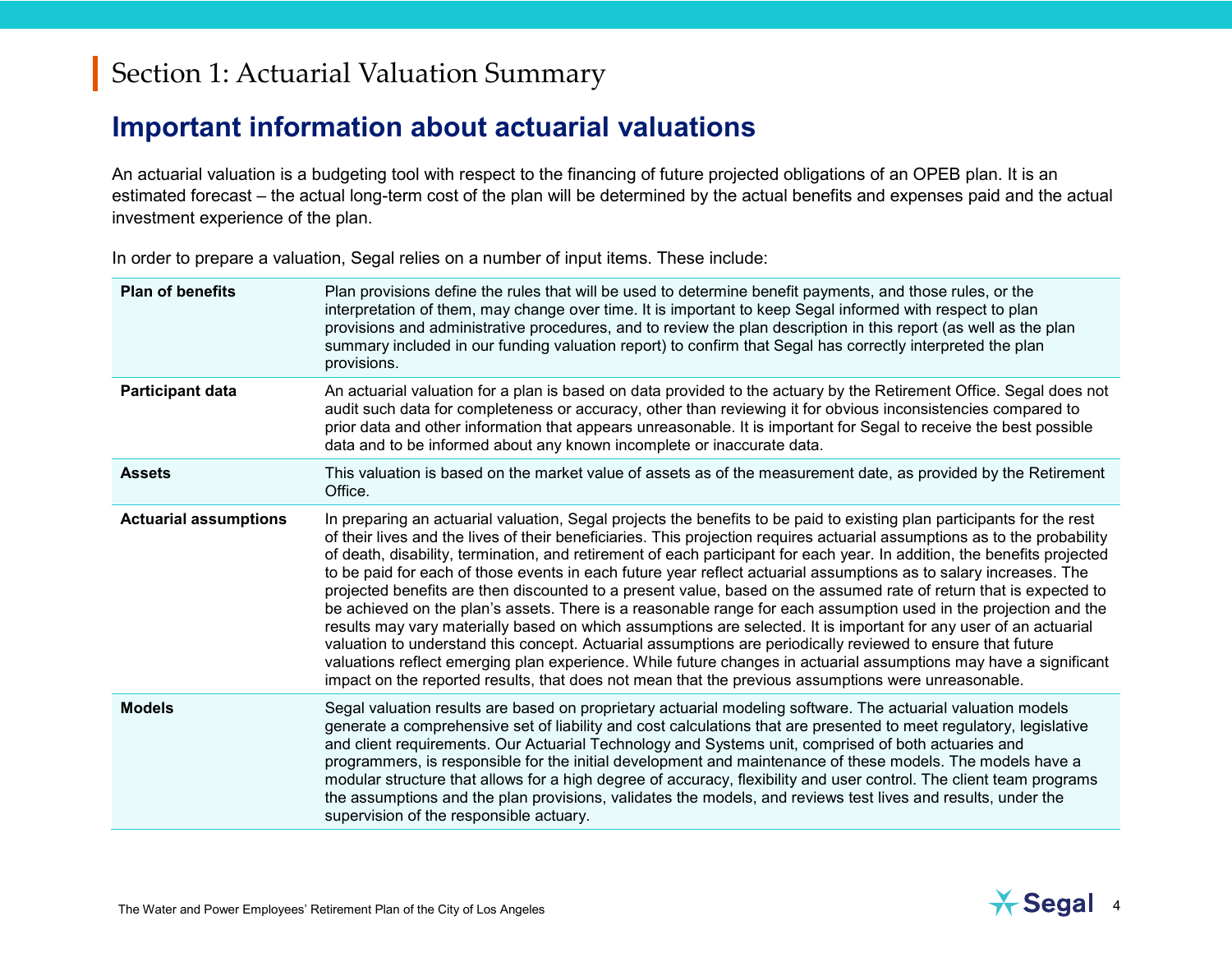The user of Segal's actuarial valuation (or other actuarial calculations) should keep the following in mind:

The valuation is prepared at the request of the WPERP to assist the Plan in preparing their financial reports. Segal is not responsible for the use or misuse of its report, particularly by any other party.

An actuarial valuation is a measurement of the plan's assets and liabilities at a specific date. Accordingly, except where otherwise noted, Segal did not perform an analysis of the potential range of future financial measures. The actual long-term cost of the plan will be determined by the actual benefits and expenses paid and the actual investment experience of the plan.

If WPERP is aware of any event or trend that was not considered in this valuation that may materially change the results of the valuation, Segal should be advised, so that we can evaluate it.

Segal does not provide investment, legal, accounting, or tax advice. Segal's valuation is based on our understanding of applicable guidance in these areas and of the plan's provisions, but they may be subject to alternative interpretations. The WPERP should look to their other advisors for expertise in these areas.

As Segal has no discretionary authority with respect to the management or assets of WPERP, it is not a fiduciary in its capacity as actuaries and consultants with respect to WPERP.

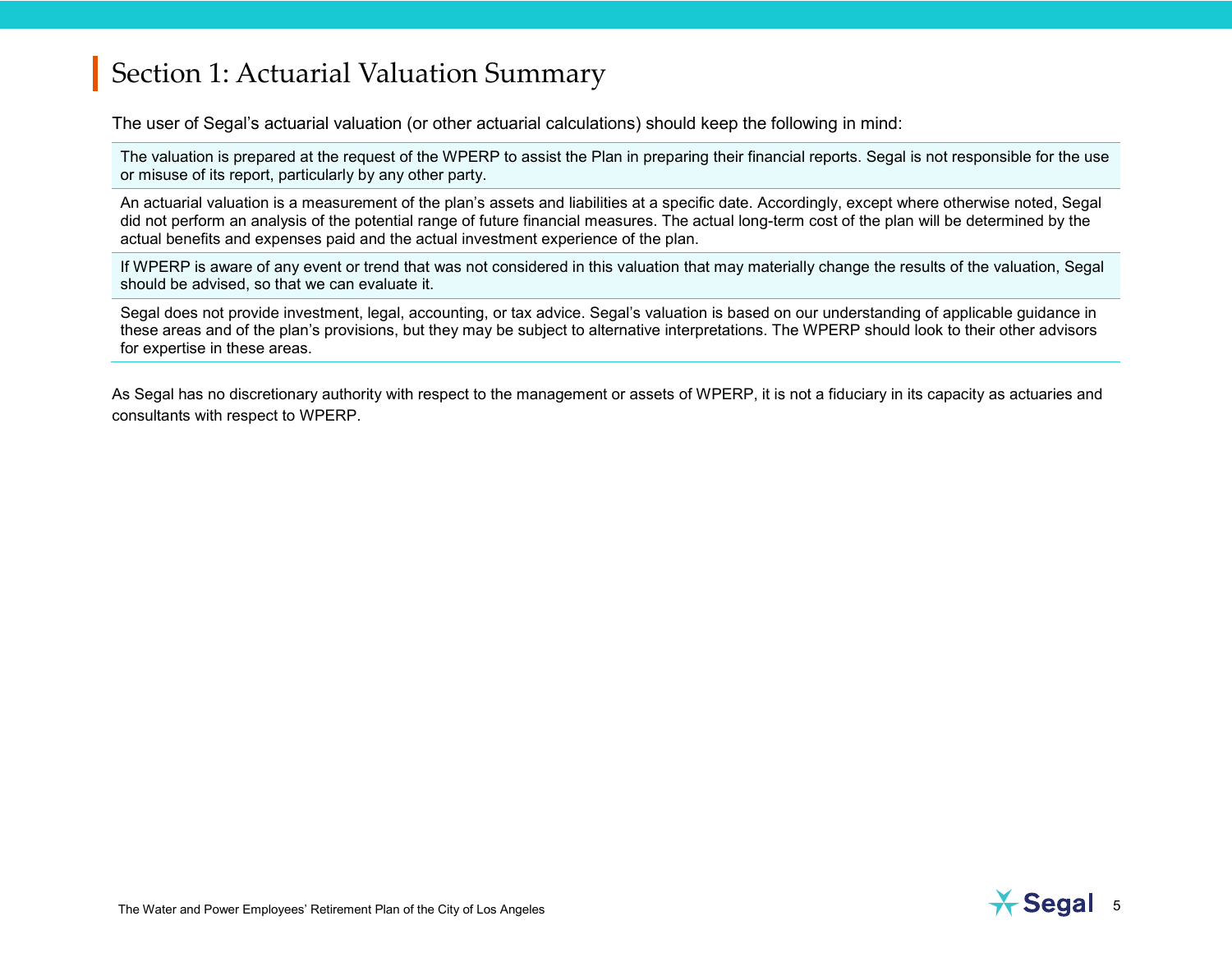### **General information about the OPEB Plan**

#### **Plan Description**

*Plan administration. The Water and Power Employees' Retirement Plan of the City of Los Angeles (WPERP) was established by the* Los Angeles Department of Water and Power in 1938. WPERP is a single employer public employee retirement system whose main function is to provide retirement benefits to employees of the Los Angeles Department of Water and Power.

Under the provisions of the City Charter, the Board of Administration (the "Board") has the responsibility and authority to administer the Plan and to invest its assets. The Board members serve as trustees and must act in the exclusive interest of the Plan's members and beneficiaries. The Board has seven members: one member of the Board of Water and Power Commissioners, the General Manager, the Chief Accounting Employee, three employee members who are elected for three-year terms by active members of the Plan, and one retiree who is appointed by the Board of Water and Power Commissioners for a three-year term.

Plan membership. At June 30, 2020, the members of the Death Benefit Fund consisted of the following:

| Beneficiaries currently receiving benefits from Death Benefit Fund                 | 88     |
|------------------------------------------------------------------------------------|--------|
| Retired members currently receiving benefits from Retirement Plan                  | 7.472  |
| Vested terminated members entitled to, but not yet receiving benefits <sup>1</sup> | 619    |
| Active members                                                                     | 10,778 |
| Total                                                                              | 18.957 |

<sup>1</sup> Includes members receiving Permanent Total Disability (PTD) benefits. Excludes terminated members with less than five years of service who are not eligible for death benefits.

*Benefits provided.* The WPERP Death Benefit Fund pays death benefits to the beneficiaries of eligible employees. Generally, to be eligible for the Family Death Benefit allowance, an employee must be a full member of WPERP and contributing to WPERP at the time of death. If death occurs after retirement, the retired member must be receiving a monthly retirement allowance from WPERP, and had a least five years of Department Service at retirement. The Family Death Benefit program pays a monthly allowance of \$416 to the surviving spouse of a member with minor (or disabled) children plus \$416 for each minor (or disabled) child up to a maximum monthly allowance of \$1,170. In addition, the spouse's portion will not be paid if the spouse is receiving a Survivor's Optional Death Benefit Allowance or an Eligible Spouse Allowance from the Retirement Plan.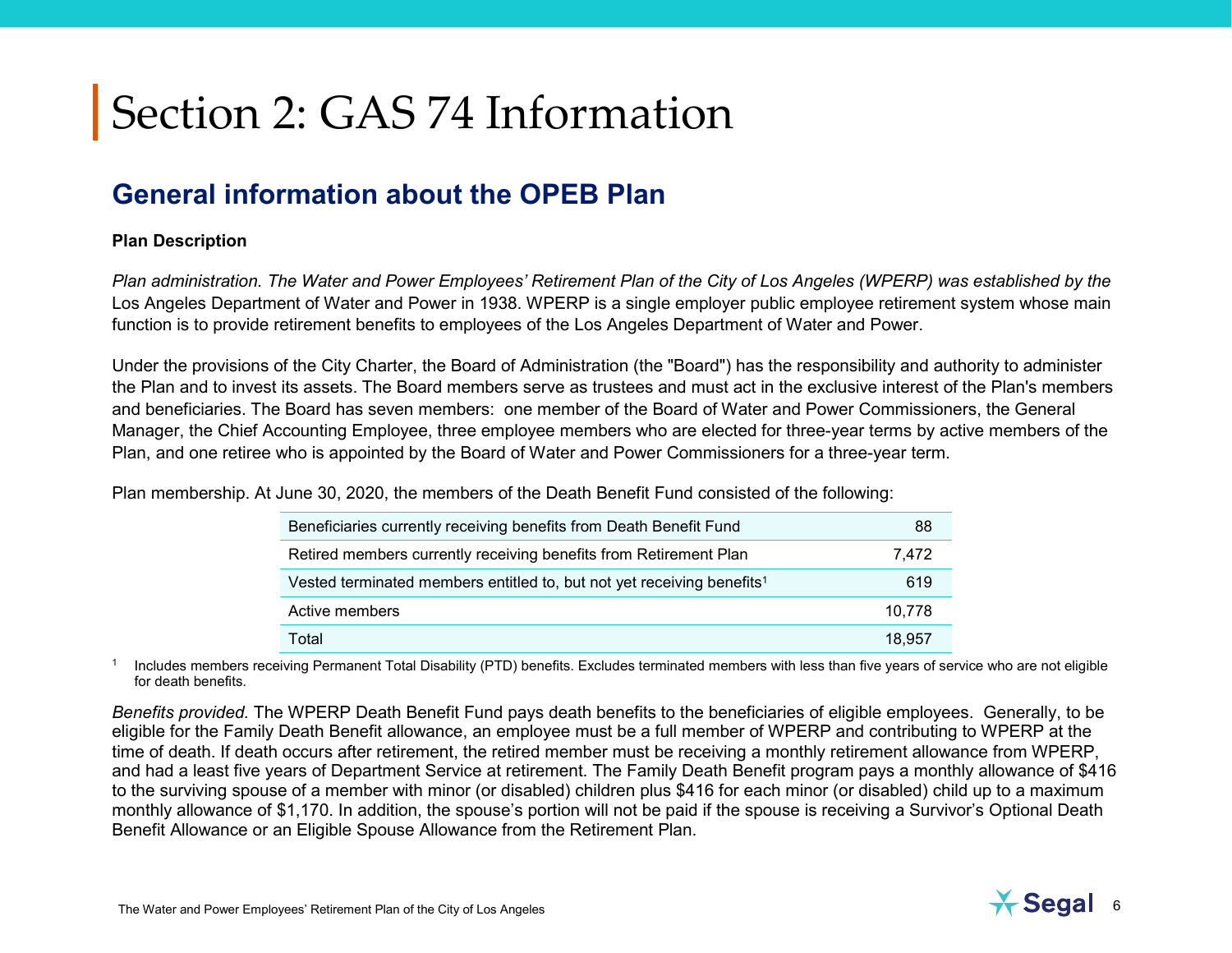The Supplemental Family Death program is similar, but is optional and subject to making additional member contributions. The Supplemental Family Death Benefit program pays a monthly allowance of \$520 for each surviving spouse or child, in addition to the amounts payable from the Family Death Benefit program, subject to a maximum of \$1,066 for the additional benefits.

The Insured Lives Death Benefit Fund for Contributing Members provides death benefits to employees that die while employed by the Department. Generally, to be eligible, an employee must be a full member of WPERP and contributing to WPERP at time of death. The benefit paid from the Death Benefit Fund is a single sum that is equal to 14 times the member's monthly compensation with no maximum.

The Insured Lives Death Benefit Fund for Noncontributing Members provides death benefits to employees that were employed by the Department for at least five years and death occurred after retirement. The death benefit is paid in a single sum that is equal to the lesser of 14 times the member's Full Retirement Allowance or \$20,000.

The LADWP contributes to the Death Benefit Fund based upon actuarially determined contribution rates adopted by the Board of Administration. Employer contribution rates are adopted annually based upon recommendations received from WPERP's actuary after the completion of the review of the death benefit fund. The employer and member contribution rates as of June 30, [2020](#page--1-0) are as follows:

|                                          | <b>Members</b>    |                 |                |
|------------------------------------------|-------------------|-----------------|----------------|
|                                          | <b>Department</b> | <b>Active</b>   | <b>Retired</b> |
| <b>Total Death Benefit Fund</b>          | 1.18% of payroll  |                 |                |
| <b>Family Death Benefit</b>              |                   | N/A             | N/A            |
| <b>Supplemental Family Death Benefit</b> |                   | \$2.25 biweekly | \$4.90 monthly |
| Insured Lives:                           |                   |                 |                |
| Contributing                             |                   | \$1.00 biweekly | N/A            |
| Noncontributing                          |                   | N/A             | N/A            |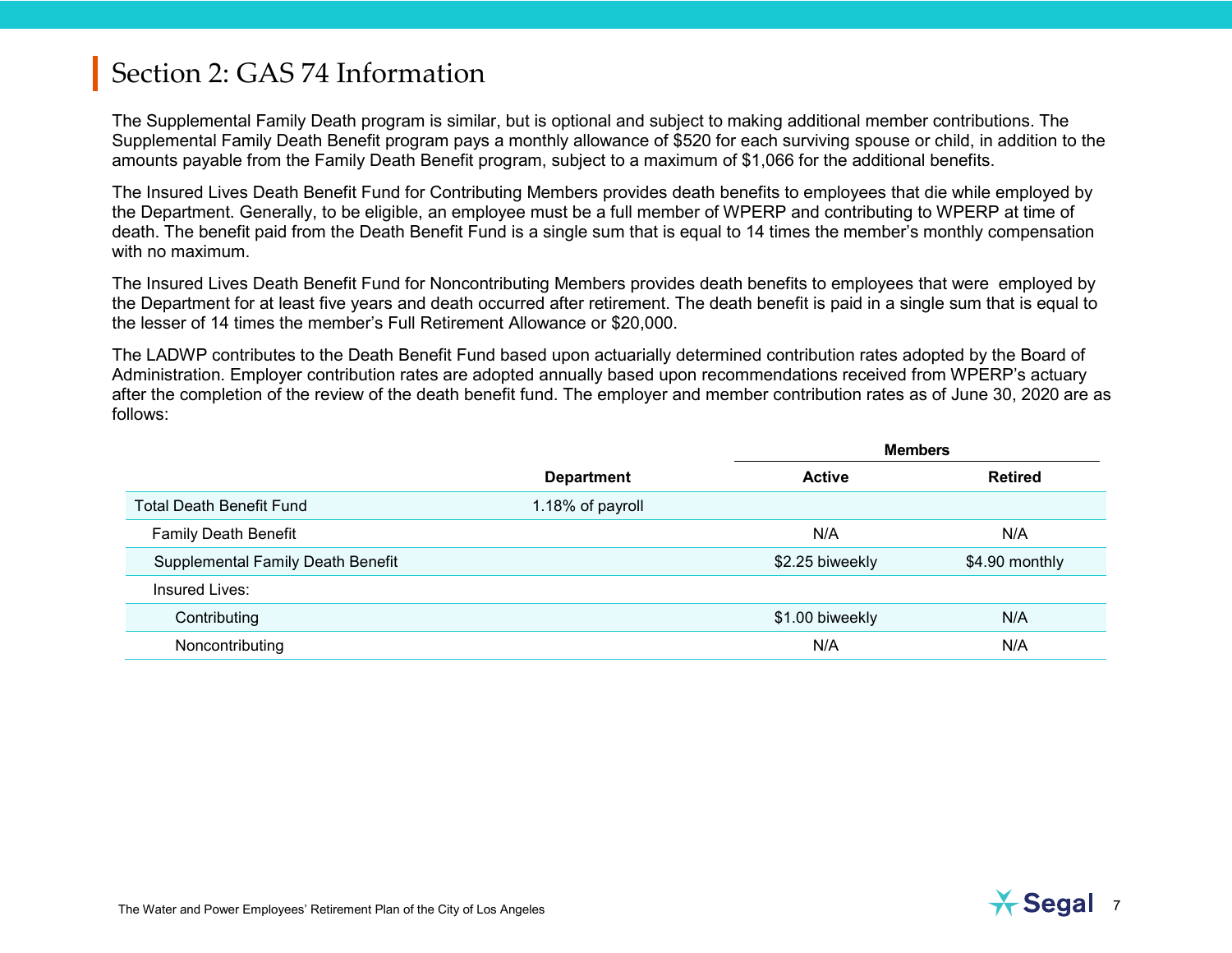# **Net OPEB Liability**

| <b>Measurement Date</b>                                                 | June 30, 2020 | June 30, 2019 |
|-------------------------------------------------------------------------|---------------|---------------|
| <b>Components of the Net OPEB Liability</b>                             |               |               |
| <b>Total OPEB Liability</b>                                             | \$133,737,063 | \$134,257,596 |
| Plan Fiduciary Net Position                                             | -37,364,822   | -28,806,740   |
| Net OPEB Liability                                                      | \$96,372,241  | \$105,450,856 |
| Plan Fiduciary Net Position as a percentage of the Total OPEB Liability | 27.94%        | 21.46%        |

The Net OPEB Liability (NOL) was measured as of June 30, [2020](#page--1-0) and [2019](#page--1-1) and determined based upon the Plan Fiduciary Net Position (plan assets) and Total OPEB Liability (TOL) from actuarial valuations as of July 1, [2020](#page--1-0) and [2019,](#page--1-1) respectively.

*Plan provisions.* The plan provisions used in the measurement of the NOL are the same as those described previously.

*Actuarial assumptions.* The TOL as of June 30, [2020](#page--1-0) and [2019](#page--1-1) were determined by actuarial valuations as of July 1, [2020](#page--1-0) and [2019,](#page--1-1) respectively. The actuarial assumptions used in the June 30, [2020](#page--1-0) measurement were based on the results of an experience study for the period from July 1, 2015 through June 30, 2018. They are the same as the assumptions used in the July 1, [2020](#page--1-0) actuarial valuation for the Retirement Plan, with the exception of a 3.50% investment return assumption and additional assumptions regarding family composition for the Family Death Benefit and Supplemental Family Death Benefit. In particular, the following assumptions were applied to all periods included in the measurement:

| <b>Inflation</b>          | 2.75%                                                                                        |
|---------------------------|----------------------------------------------------------------------------------------------|
| <b>Salary increases</b>   | 4.50% to 10.25%, vary by service, including inflation                                        |
| Investment rate of return | 3.50%, net of investment expense, including inflation                                        |
| <b>Other assumptions:</b> | Same as those described in the Actuarial assumptions and Methods<br>subsection in Section 2. |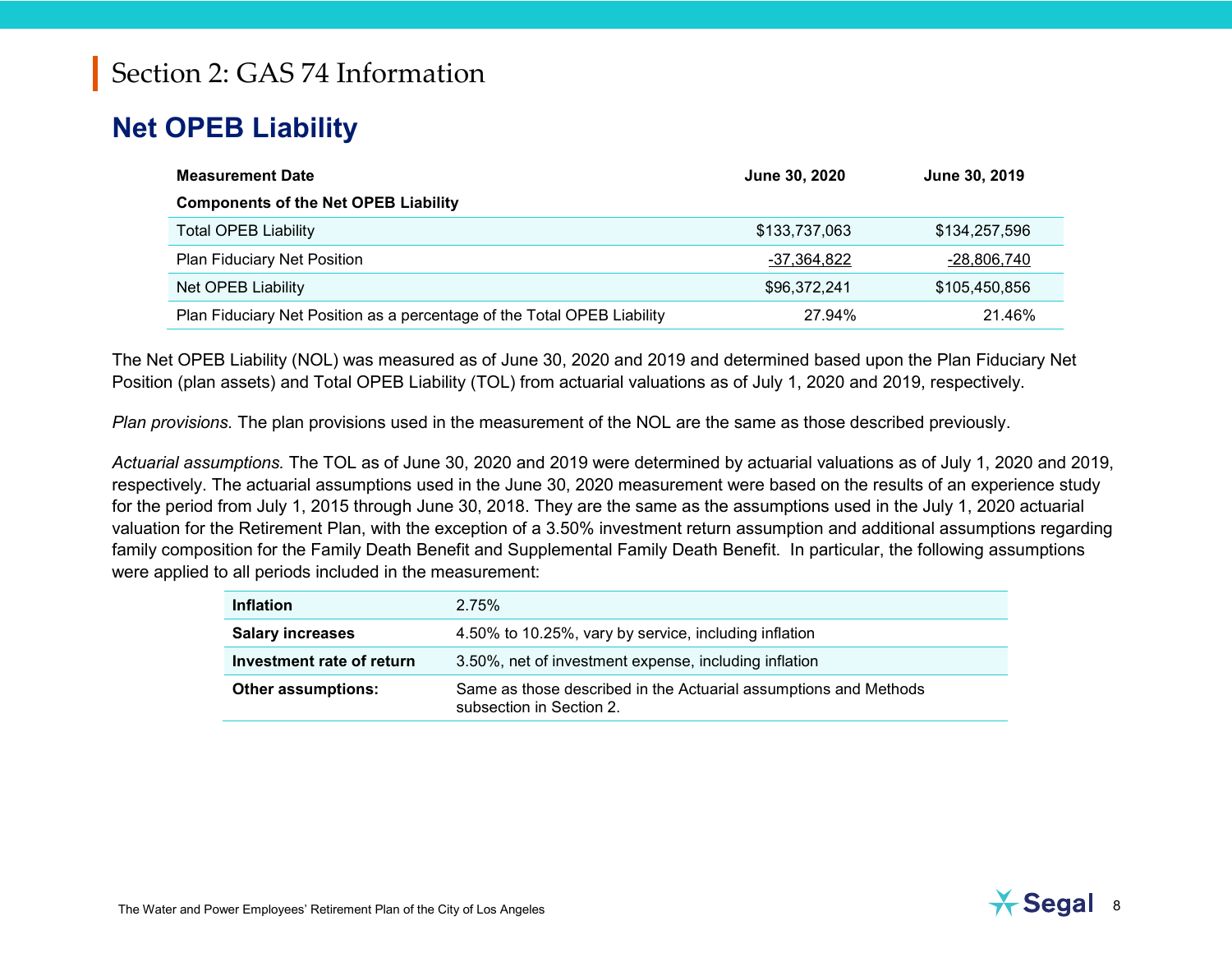The actuarial assumptions used in the June 30, [2019](#page--1-1) measurement were based on the results of an experience study for the period from July 1, 2015 through June 30, 2018. They are the same as the assumptions used in the July 1, [2019](#page--1-1) actuarial valuation for the Retirement Plan, with the exception of a 3.50% investment return assumption and additional assumptions regarding family composition for the Family Death Benefit and Supplemental Family Death Benefit. In particular, the following assumptions were applied to all periods included in the measurement:

| <b>Inflation</b>          | 2.75%                                                                                        |
|---------------------------|----------------------------------------------------------------------------------------------|
| <b>Salary increases</b>   | 4.50% to 10.25%, vary by service, including inflation                                        |
| Investment rate of return | 3.50%, net of investment expense, including inflation                                        |
| <b>Other assumptions:</b> | Same as those described in the Actuarial assumptions and Methods<br>subsection in Section 2. |

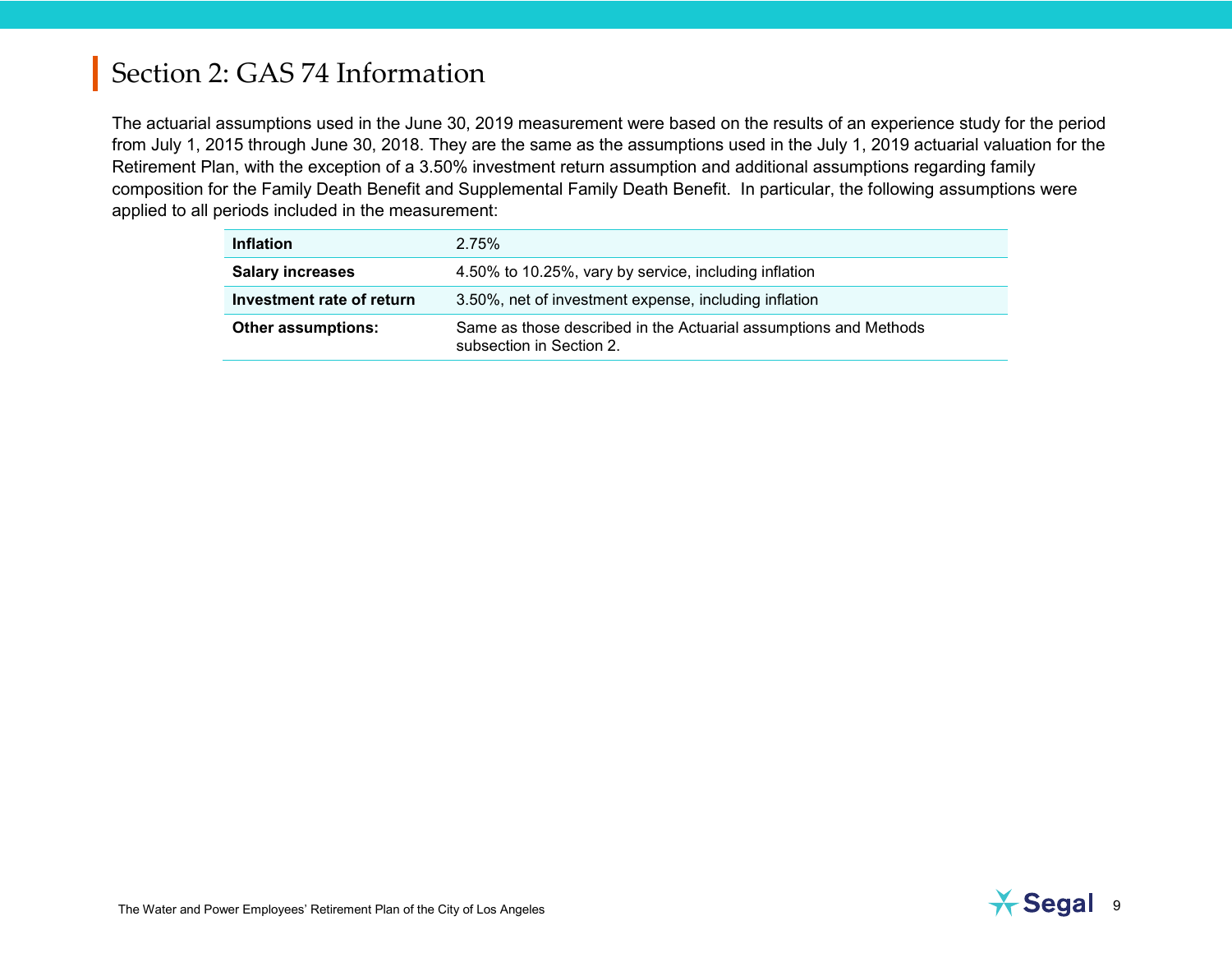#### **Determination of discount rate and investment rates of return**

The long-term expected rate of return on OPEB plan investments was determined in [2019](#page--1-1) using a building-block method in which expected future real rates of return (expected returns, net of inflation) are developed for each major asset class. This information is combined to produce the long-term expected rate of return by weighting the expected future real rates of return by the target asset allocation percentage, adding expected inflation and subtracting expected investment expenses and a risk margin. The target allocation and projected arithmetic real rates of return for each major asset class, after deducting inflation, but before deducting investment expenses, used in the derivation of the long-term expected investment rate of return assumption as of June 30, 2020 are summarized in the following table. This information will change every three years based on the actuarial experience study.

| <b>Asset Class</b>        | <b>Target Allocation</b> | Long-Term Expected Real Rate of Return |
|---------------------------|--------------------------|----------------------------------------|
| <b>Fixed Income</b>       | 96%                      | 1.42%                                  |
| Cash and Cash Equivalents | $4\%$                    | 0.25%                                  |
| Total                     | $100\%$                  |                                        |

*Discount rate:* The discount rate used to measure the TOL was 3.50% as of June 30, 2020 and June 30, 2019, respectively. The projection of cash flows used to determine the June 30, 2020 discount rate assumed member contributions will be made at the current contribution rates and that employer contributions will be made at rates equal to the required contribution rates. For this purpose, only employee and employer contributions that are intended to fund benefits for current plan members and their beneficiaries are included. Projected employer contributions that are intended to fund the service costs for future plan members and their beneficiaries, as well as projected contributions from future plan members, are not included. Based on those assumptions, the Plan Fiduciary Net Position was projected to be available to make all projected future benefit payments for current plan members. Therefore, the long-term expected rate of return on the Death Benefit Fund's investments was applied to all periods of projected benefit payments to determine the TOL as of June 30, 2020.

A "crossover test" was not explicitly performed as of June 30, 2019 since the municipal bond rate as of June 30, [2019](#page--1-1) was 3.50% which was equal to the 3.50% long-term expected rate of return on OPEB plan investments. Therefore, the long-term expected rate of return on OPEB plan investments was applied to all periods of projected benefit payments to determine the TOL as of June 30, [2019.](#page--1-1)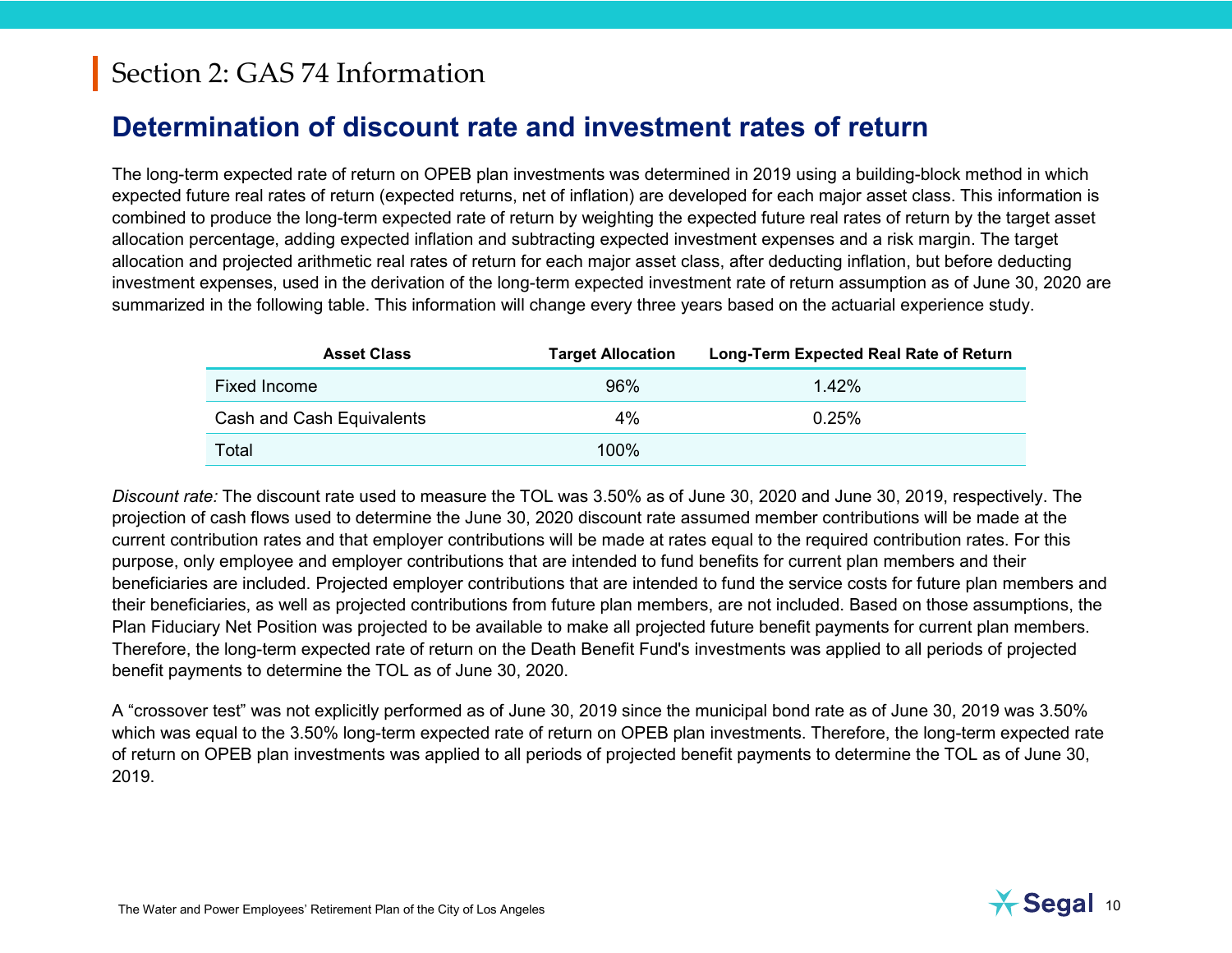#### **Discount rate sensitivity**

*Sensitivity of the Net OPEB Liability to changes in the discount rate.* The following presents the NOL of the Plan as of June 30, [2020,](#page--1-0) calculated using the discount rate of 3.50%, as well as what the Plan NOL would be if it were calculated using a discount rate that is 1-percentage-point lower (2.50%) or 1-percentage-point higher (4.50%) than the current rate:

|                                        | 1% Decrease (2.50%) | <b>Current Discount Rate (3.50%)</b> | 1% Increase (4.50%) |
|----------------------------------------|---------------------|--------------------------------------|---------------------|
| Net OPEB Liability as of June 30, 2020 | \$117,812,862       | \$96,372,241                         | \$79,310,994        |

Since there is no trend rate assumption used in valuing these benefits, the NOL is unaffected by any changes in trend rates.

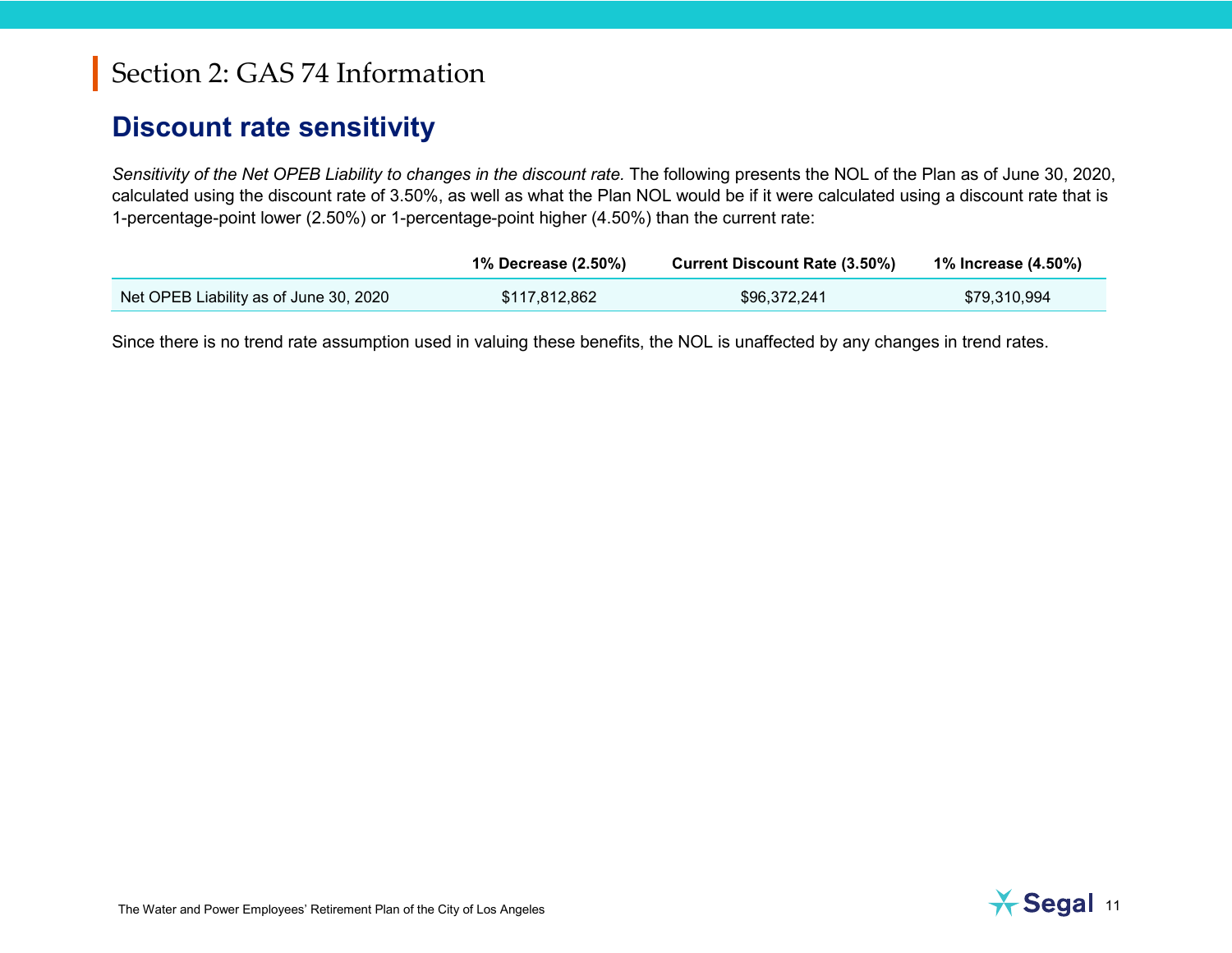# **Schedule of changes in Net OPEB Liability**

| <b>Measurement Date</b>                                                  | June 30, 2020   | June 30, 2019   |
|--------------------------------------------------------------------------|-----------------|-----------------|
| <b>Total OPEB Liability</b>                                              |                 |                 |
| • Service Cost                                                           | \$4,716,844     | \$4,779,848     |
| $\bullet$ Interest                                                       | 4,725,458       | 5,058,685       |
| • Change of benefit terms                                                | 0               | 0               |
| • Differences between expected and actual experience                     | $-2,040,143$    | 485,084         |
| • Changes of assumptions                                                 | 0               | $-11,703,994$   |
| • Benefit payments                                                       | $-7,922,692$    | $-8,232,053$    |
| Net change in Total OPEB Liability                                       | $-$520,533$     | $-$9,612,430$   |
| <b>Total OPEB Liability - beginning</b>                                  | 134,257,596     | 143,870,026     |
| <b>Total OPEB Liability - ending (a)</b>                                 | \$133,737,063   | \$134,257,596   |
| <b>Plan Fiduciary Net Position</b>                                       |                 |                 |
| • Contributions – employer (including those for administrative expenses) | \$14,908,884    | \$8,777,581     |
| • Contributions - employee                                               | 384,893         | 358,073         |
| • Net investment income                                                  | 2,793,526       | 2,292,799       |
| • Benefit payments                                                       | $-7,922,692$    | $-8,232,053$    |
| • Administrative expense                                                 | $-1,606,529$    | $-1,599,880$    |
| Net change in Plan Fiduciary Net Position                                | \$8,558,082     | \$1,596,520     |
| <b>Plan Fiduciary Net Position - beginning</b>                           | 28,806,740      | 27,210,220      |
| Plan Fiduciary Net Position - ending (b)                                 | \$37,364,822    | \$28,806,740    |
| Net OPEB Liability – ending $(a) - (b)$                                  | \$96,372,241    | \$105,450,856   |
| Plan Fiduciary Net Position as a percentage of the Total OPEB Liability  | 27.94%          | 21.46%          |
| <b>Covered payroll</b>                                                   | \$1,130,066,141 | \$1,028,212,002 |
| Plan Net OPEB Liability as percentage of covered payroll                 | 8.53%           | 10.26%          |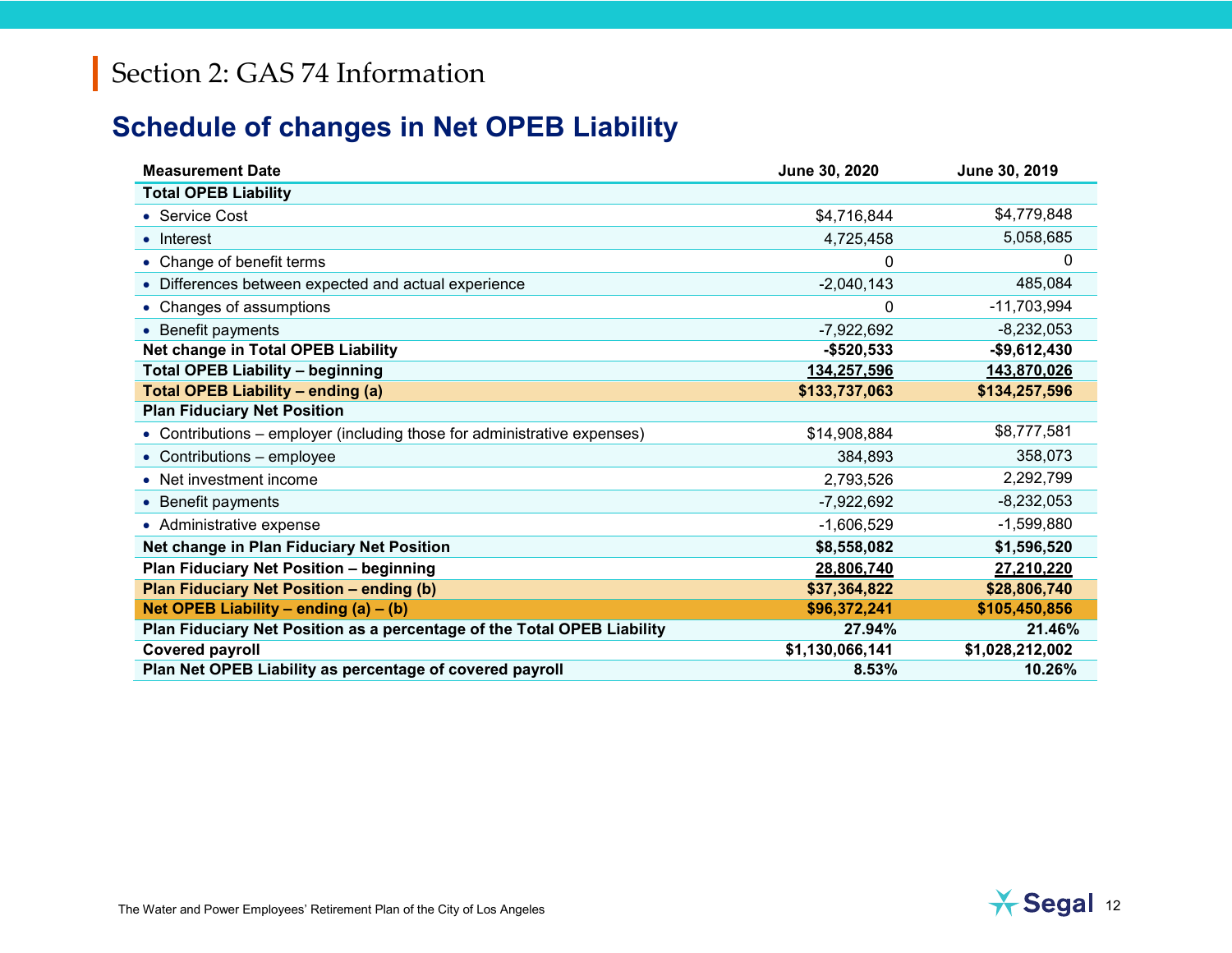### <span id="page-15-1"></span><span id="page-15-0"></span>**Schedule of Employer Contributions – Last Five Fiscal Years**

| Year Ended<br>June 30 | <b>Actuarially</b><br><b>Determined</b><br>Contributions <sup><math>1,2</math></sup> | <b>Contributions in</b><br><b>Relation to the</b><br><b>Actuarially</b><br><b>Determined</b><br>Contributions <sup>1</sup> | Contribution<br>Deficiency /<br>(Excess) | <b>Covered Payroll</b> | <b>Contributions as</b><br>a Percentage of<br><b>Covered Payroll</b> |
|-----------------------|--------------------------------------------------------------------------------------|----------------------------------------------------------------------------------------------------------------------------|------------------------------------------|------------------------|----------------------------------------------------------------------|
| 2016                  | \$7,206,780                                                                          | \$7,206,780                                                                                                                | \$0                                      | \$861,818,854          | 0.84%                                                                |
| 2017                  | 7,137,953                                                                            | 7,137,953                                                                                                                  | 0                                        | 892,332,196            | 0.80%                                                                |
| 2018                  | 7,137,211                                                                            | 7,137,211                                                                                                                  | 0                                        | 953,635,670            | 0.75%                                                                |
| 2019                  | 7.259.955                                                                            | 7,259,955                                                                                                                  | 0                                        | 1,028,212,002          | 0.71%                                                                |
| 2020                  | 13,334,780                                                                           | 13,299,775                                                                                                                 | 35,005                                   | 1,130,066,141          | 1.18%                                                                |

See accompanying notes to this schedule on the next page.

<sup>1</sup> Excludes employer contributions towards administrative expenses.

<sup>2</sup> Starting in 2020, the actuarially determined contribution is determined based on actual covered payroll reported by the Retirement Office.

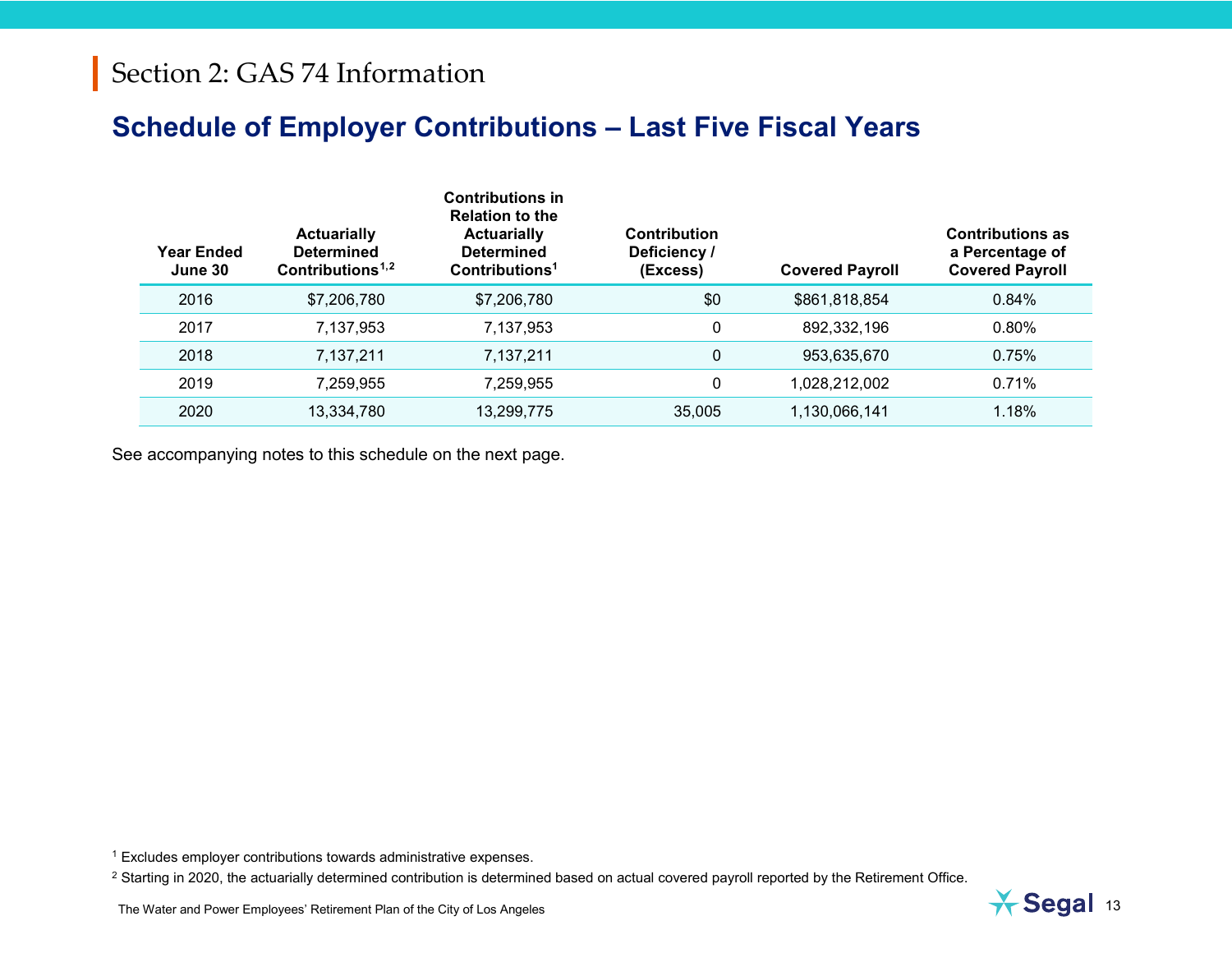#### **Notes to Schedule:**

#### **Methods and assumptions used to establish "actuarially determined contribution" (ADC) rates:**

| <b>Valuation date:</b>               | Actuarially determined contribution rates are calculated as of June 30, one year prior to the end<br>of the fiscal year in which contributions are reported                                                                                                                                                                                                                                                                                                                                                                                                                                                                                                |
|--------------------------------------|------------------------------------------------------------------------------------------------------------------------------------------------------------------------------------------------------------------------------------------------------------------------------------------------------------------------------------------------------------------------------------------------------------------------------------------------------------------------------------------------------------------------------------------------------------------------------------------------------------------------------------------------------------|
| <b>Actuarial cost method:</b>        | Entry Age Actuarial Cost Method                                                                                                                                                                                                                                                                                                                                                                                                                                                                                                                                                                                                                            |
| <b>Asset valuation method:</b>       | The market value of assets less unrecognized returns in each of the last five years.<br>Unrecognized return is equal to the difference between the actual and expected returns on a<br>market value basis and is recognized over a five-year period. Prior to the July 1, 2020<br>valuation, as directed by the Retirement Office, the actuarial value of assets was reduced by<br>1% as an amount classified as a non-valuation reserve to develop the net actuarial value of<br>assets.                                                                                                                                                                  |
| <b>Amortization Method</b>           | Level dollar amortization                                                                                                                                                                                                                                                                                                                                                                                                                                                                                                                                                                                                                                  |
| <b>Remaining amortization period</b> | The July 1, 2019 Unfunded Actuarial Accrued Liability is amortized over a fifteen-year period<br>commencing July 1, 2019 (fully amortized as of July 1, 2034). Any subsequent changes in<br>Surplus or Unfunded Actuarial Accrued Liability are amortized over separate fifteen-year<br>periods. All amortization amounts are determined in equal dollar amounts over the amortization<br>period. The Board may, by resolution, adopt a separate period of not more than thirty years to<br>amortize the change in Surplus or Unfunded Actuarial Accrued Liability resulting from an<br>unusual event, plan amendment or change in assumptions or methods. |

#### **Actuarial assumptions:**

| <b>Valuation Date:</b>                   | July 1, 2020 Valuation Date                                                                                                | July 1, 2019 Valuation Date                                                                                                |
|------------------------------------------|----------------------------------------------------------------------------------------------------------------------------|----------------------------------------------------------------------------------------------------------------------------|
| Investment rate of return:               | 3.50%, net of investment expenses                                                                                          | 3.50%, net of investment expenses                                                                                          |
| Inflation rate:                          | 2.75%                                                                                                                      | 2.75%                                                                                                                      |
| Real across-the-board salary increase:   | 0.50%                                                                                                                      | $0.50\%$                                                                                                                   |
| Projected salary increases: <sup>1</sup> | 4.50% to 10.25%                                                                                                            | 4.50% to 10.25%                                                                                                            |
| Cost of living adjustments:              | 2.75% (actual increases are contingent upon<br>CPI increases with a 3,00% maximum for<br>Tier 1, 2.00% maximum for Tier 2) | 2.75% (actual increases are contingent upon<br>CPI increases with a 3,00% maximum for<br>Tier 1, 2.00% maximum for Tier 2) |
| <b>Other assumptions:</b>                | Same as those used in the July 1, 2020 funding Same as those used in the July 1, 2019<br>actuarial valuation               | funding actuarial valuation                                                                                                |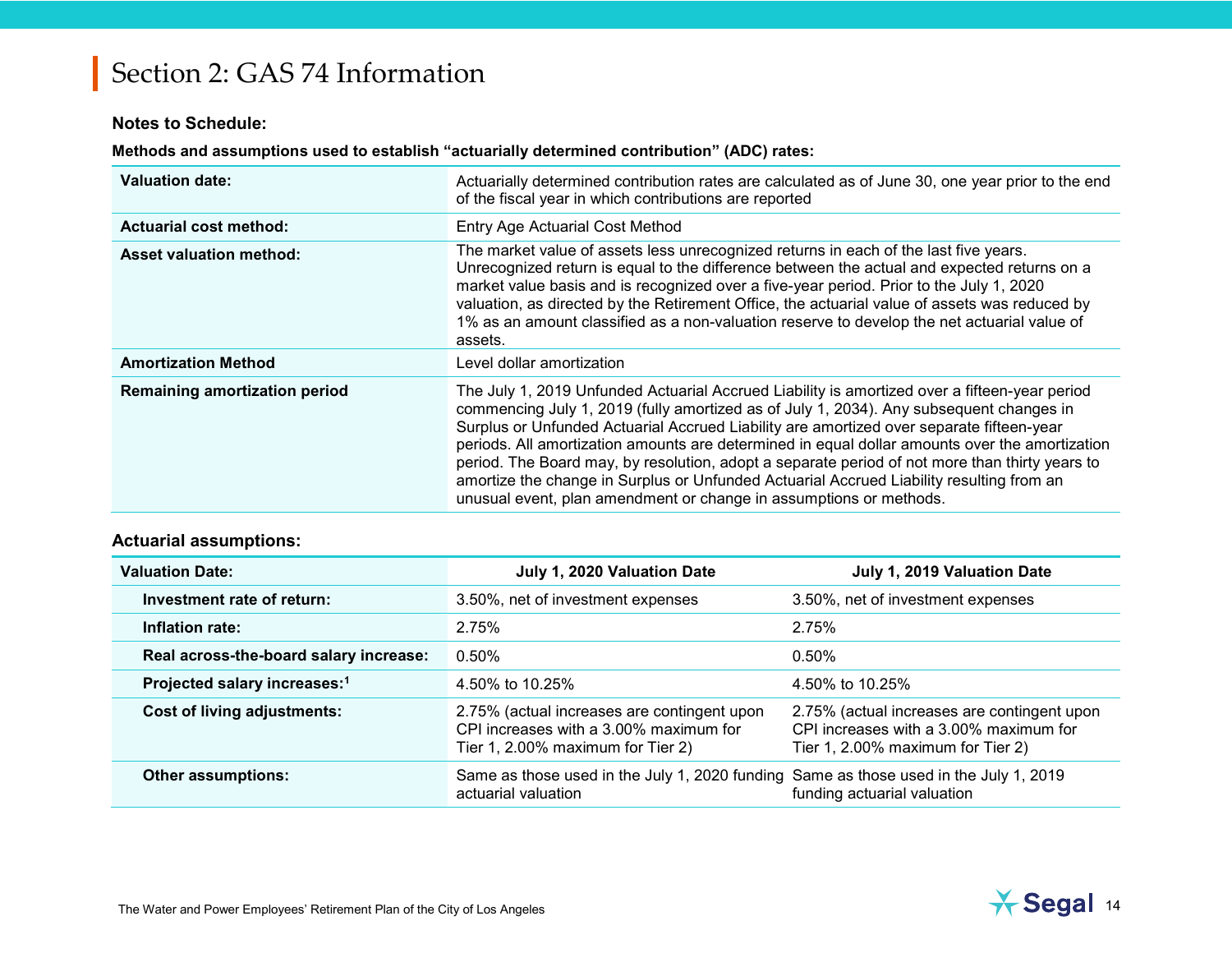### **Actuarial Assumptions and Methods**

#### **Actuarial assumptions:**

| <b>Net Investment Return:</b>                                    | 3.50%, net of investment expenses.                                                                                                                                                                                                                                                                                                              |                              |                                                    |  |
|------------------------------------------------------------------|-------------------------------------------------------------------------------------------------------------------------------------------------------------------------------------------------------------------------------------------------------------------------------------------------------------------------------------------------|------------------------------|----------------------------------------------------|--|
| <b>Family Composition at Death for Active</b><br><b>Members:</b> | <b>Plan</b>                                                                                                                                                                                                                                                                                                                                     | <b>Family Death Benefits</b> | <b>Supplemental Family</b><br><b>Death Benefit</b> |  |
|                                                                  | Not Married; No Children                                                                                                                                                                                                                                                                                                                        | 20%                          | 0%                                                 |  |
|                                                                  | Not Married; One Child                                                                                                                                                                                                                                                                                                                          | 5%                           | 15%                                                |  |
|                                                                  | Not Married; 2+ Children                                                                                                                                                                                                                                                                                                                        | 7%                           | 17%                                                |  |
|                                                                  | Married; No Children                                                                                                                                                                                                                                                                                                                            | 16%                          | $0\%$                                              |  |
|                                                                  | Married; One Child                                                                                                                                                                                                                                                                                                                              | 15%                          | 22%                                                |  |
|                                                                  | Married; 2+ Children                                                                                                                                                                                                                                                                                                                            | 30%                          | 39%                                                |  |
|                                                                  | Married; One Disabled Child                                                                                                                                                                                                                                                                                                                     | 7%                           | 7%                                                 |  |
|                                                                  | 1 <sup>st</sup> Child's Age                                                                                                                                                                                                                                                                                                                     | 10                           | 10                                                 |  |
|                                                                  | 2 <sup>nd</sup> Child's Age                                                                                                                                                                                                                                                                                                                     | 8                            | 8                                                  |  |
|                                                                  | No benefits are assumed to be payable upon deaths of active members age 55 or over or<br>deaths of inactive vested members (receiving a Permanent Total Disability benefit) or retirees<br>at any age.<br>Healthy child payments are assumed to end when the child reaches age 18. Disabled child<br>payments are assumed to continue for life. |                              |                                                    |  |
| <b>Other Actuarial Assumptions:</b>                              | Same as those used in July 1, 2020 actuarial valuation report for the Retirement Plan                                                                                                                                                                                                                                                           |                              |                                                    |  |
| <b>Actuarial cost method:</b>                                    | Entry Age Actuarial Cost Method.                                                                                                                                                                                                                                                                                                                |                              |                                                    |  |
| <b>Changes in Actuarial Assumptions:</b>                         | There have been no changes in actuarial assumptions since the last valuation.                                                                                                                                                                                                                                                                   |                              |                                                    |  |

Segal valuation results are based on proprietary actuarial modeling software. The actuarial valuation models generate a comprehensive set of liability and cost calculations that are presented to meet regulatory, legislative and client requirements. Our Actuarial Technology and Systems unit, comprised of both actuaries and programmers, is responsible for the initial development and maintenance of these models. The models have a modular structure that allows for a high degree of accuracy, flexibility and user control. The client team programs the assumptions and the plan provisions, validates the models, and reviews test lives and results, under the supervision of the responsible actuary.

5660719v4/04175.017

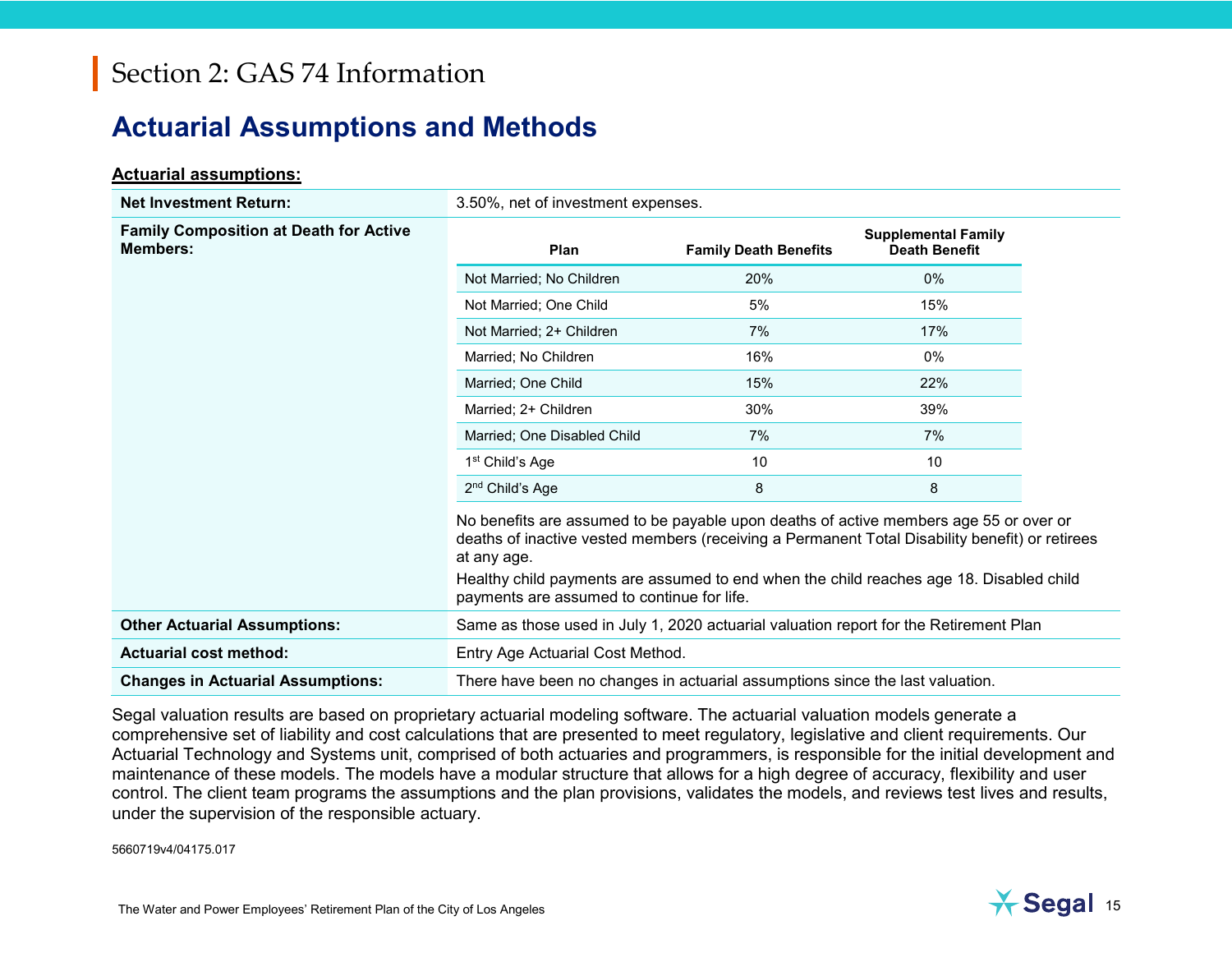# Section 3: Appendix **Appendix A: Projection of Plan Fiduciary Net Position for use in the Calculation of Discount Rate as of June 30, 2020**

|                  | <b>Projected Beginning</b> | Projected            | Projected       | Projected       | <b>Projected Ending</b>       |
|------------------|----------------------------|----------------------|-----------------|-----------------|-------------------------------|
| Year             | <b>Plan Fiduciary</b>      | <b>Total</b>         | <b>Benefit</b>  | Investment      | <b>Plan Fiduciary</b>         |
| <b>Beginning</b> | <b>Net Position</b>        | <b>Contributions</b> | <b>Payments</b> | <b>Earnings</b> | <b>Net Position</b>           |
| July 1,          | (a)                        | (b)                  | (c)             | (d)             | $(e) = (a) + (b) - (c) + (d)$ |
| 2020             | \$37,364,822               | \$13,526,789         | \$7,374,232     | \$1,415,439     | \$44,932,818                  |
| 2021             | 44,932,818                 | 13,389,682           | 7,418,820       | 1,677,139       | 52,580,819                    |
| 2022             | 52,580,819                 | 13,263,702           | 7,484,777       | 1,941,460       | 60,301,203                    |
| 2023             | 60,301,203                 | 13,131,350           | 7,584,229       | 2,207,617       | 68,055,941                    |
| 2024             | 68,055,941                 | 13,002,876           | 7,647,787       | 2,475,672       | 75,886,703                    |
| 2025             | 75,886,703                 | 12,898,556           | 7,753,212       | 2,746,078       | 83,778,124                    |
| 2026             | 83,778,124                 | 12,794,642           | 7,897,288       | 3,017,938       | 91,693,416                    |
| 2027             | 91,693,416                 | 12,695,923           | 8,030,857       | 3,290,908       | 99,649,390                    |
| 2028             | 99,649,390                 | 12,593,075           | 8,157,592       | 3,565,350       | 107,650,223                   |
| 2029             | 107,650,223                | 12,477,446           | 8,289,049       | 3,841,055       | 115,679,675                   |
| 2045             | 129,196,515                | 1,622,492            | 8,935,084       | 4,393,908       | 126,277,831                   |
| 2046             | 126,277,831                | 1,469,728            | 8,863,073       | 4,290,341       | 123, 174, 826                 |
| 2047             | 123, 174, 826              | 1,309,277            | 8,758,907       | 4,180,750       | 119,905,946                   |
| 2048             | 119,905,946                | 1,138,832            | 8,626,497       | 4,065,674       | 116,483,956                   |
| 2049             | 116,483,956                | 955,726              | 8,457,743       | 3,945,653       | 112,927,592                   |
| 2094             | 2,859,350                  | 0                    | 562,503         | 90,233          | 2,387,081                     |
| 2095             | 2,387,081                  | 0                    | 462,446         | 75,455          | 2,000,090                     |
| 2096             | 2,000,090                  | 0                    | 373,731         | 63,463          | 1,689,822                     |
| 2097             | 1,689,822                  | 0                    | 296,571         | 53,954          | 1,447,204                     |
| 2098             | 1,447,204                  | 0                    | 230,725         | 46,614          | 1,263,093                     |
| 2119             | 1,422,614                  | 0                    |                 | 49,791          | 1,472,404                     |
| 2120             | 1,472,404                  |                      |                 |                 |                               |
| 2120             | Discounted Value: 47,205 * |                      |                 |                 |                               |

\* \$1,472,404 when discounted with interest at the rate of 3.50% per annum has a value of \$47,205 as of June 30, 2020.